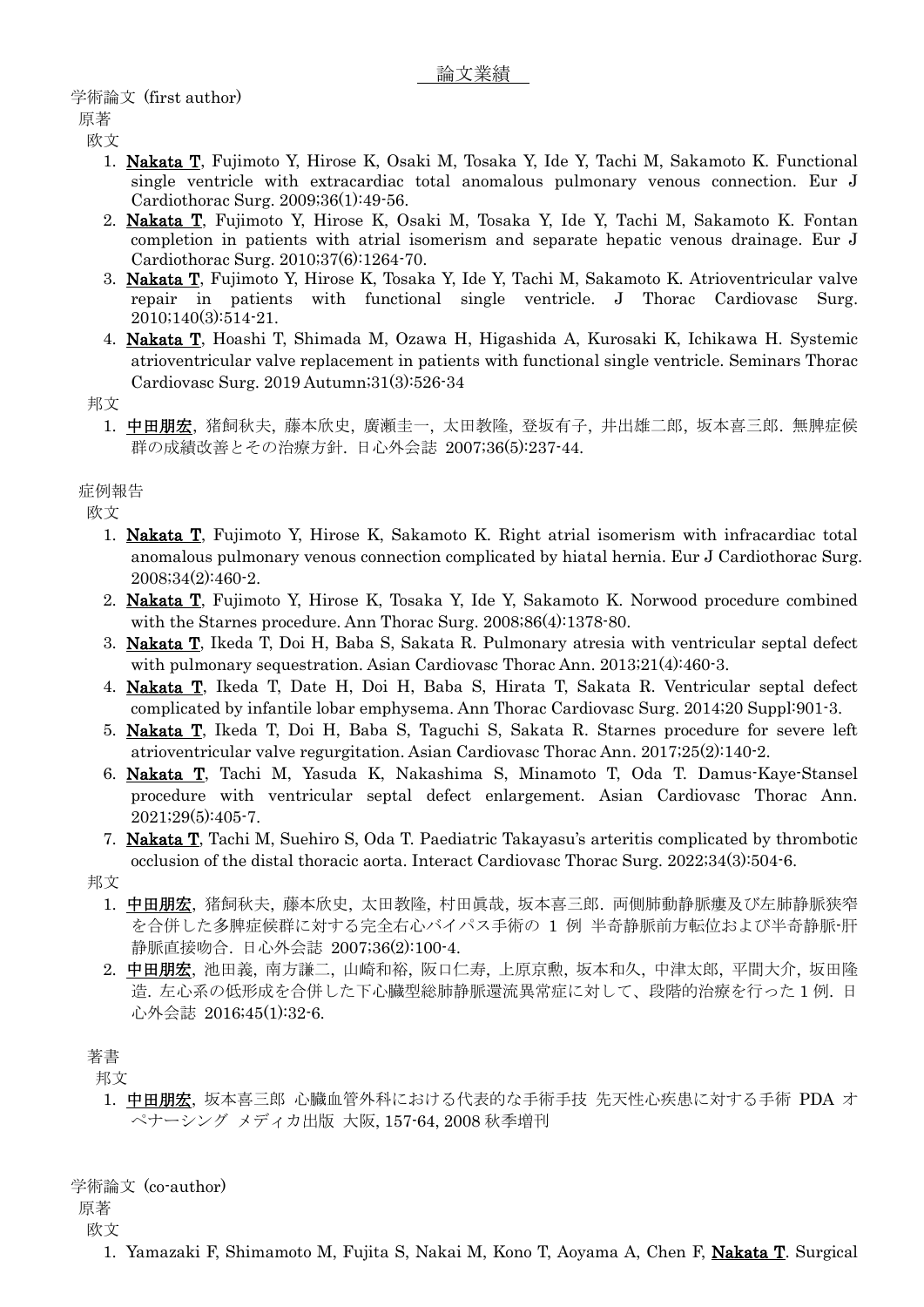treatment for cardiovascular lesions of patients with Marfan syndrome. Jpn J Thorac Cardiovasc Surg. 2002;50(9):366-70

- 2. Ikai A, Fujimoto Y, Hirose K, Ota N, Tosaka Y, Nakata T, Ide Y, Sakamoto K. Feasibility of the extracardiac conduit Fontan procedure in patients weighing less than 10 kilograms. J Thorac Cardiovasc Surg. 2008;135(5):1145-52.
- 3. Ota N, Fujimoto Y, Hirose K, Tosaka Y, Nakata T, Ide Y, Sakamoto K. Improving results of atrioventricular valve repair in challenging patients with heterotaxy syndrome Cardiol Young.  $2010;20(1):60-5.$
- 4. Marui A, Kimura T, Tanaka S, Miwa S, Yamazaki K, Minakata K, Nakata T, Ikeda T, Furukawa Y, Kita T, Sakata R; CREDO-Kyoto Investigators. Coronary revascularization in patients with liver cirrhosis. Ann Thorac Surg. 2011;91(5):1393-9.
- 5. Higashida A, Hoashi T, Kitano M, Shimada M, *Nakata T*, Ozawa H, Kurosaki K, Ichikawa H. Application of hybrid Stage I palliation for patients with two ventricular cavities and hypoplastic left heart structures. Interact Cardiovasc Thorac Surg. 2018;26(6):906-911.
- 6. Hoashi T, Ichikawa H, Nakata T, Shimada M, Ozawa H, Higashida A, Kurosaki K, Kanzaki S, Shiraishi I. Utility of a super-flexible three-dimensional printed heart model in congenital heart surgery. Interact Cardiovasc Thorac Surg. 2018;27(5):749-55.
- 7. Nakamura Y, Hoashi T, Nakata T, Shimada M, Ozawa H, Kurosaki K, Ichikawa H. Left ventricular function after repair of totally anomalous pulmonary venous connection. Ann Thorac Surg. 2019;107(1):151-6.
- 8. Shimada M, Hoashi T, Nakata T, Ozawa H, Kurosaki K, Kitano M, Ichikawa H. Surgical outcomes of biventricular repair for hypoplastic left ventricle with congenital mitral valve stenosis. World J Pediatr Congenit Heart Surg. 2019;10(1):11-7.
- 9. Shimada M, Hoashi T, Nakata T, Kurosaki K, Kanzaki S, Shiraishi I, Ichikawa H. Long-term results of ventricular septation for double-inlet left ventricle. Eur J Cardiothorac Surg. 2019;56(5):898-903.
- 10. Imai K, Hoashi T, Shimada M, Komori M, Nakata T, Kurosaki K, Ichikawa H. Long-term outcomes of extracardiac total cavopulmonary connection for apicocaval juxtaposition. Ann Thorac Surg. 2021;112(4):1326-33.

邦文

- 1. 中井真尚, 島本光臣, 山崎文郎, 藤田章二, 青山晃博, 陳豊史, 中田朋宏, 山田徹. 真性弓部大動脈瘤 人工血管置換術例の遠隔成績. 胸部外科 2002;55(4):280-4.
- 2. 山崎文郎, 島本光臣, 藤田章二, 中井真尚, 青山晃博, 陳豊史, 中田朋宏, 山田徹. Marfan 症候群の外 科 再手術, 追加手術例の検討. 胸部外科 2002;55(8):675-8.
- 3. 坂本喜三郎, 西岡雅彦, 藤本欣史, 太田教隆, 村田眞哉, 中田朋宏, 関根裕司, 横田通夫. Fontan 型手 術における新術式の導入 片側肺血管系に問題をもつ完全右心バイパス術困難例に対する新しい中間 手術 intrapulmonary septation technic. 胸部外科 2003;56(4):316-22.
- 4. 太田教隆, 坂本喜三郎, 西岡雅彦, 藤本欣史, 村田眞哉, 中田朋宏, 関根裕司, 横田通夫. Ventricle-to-pulmonary artery shunt vs 体・肺動脈短絡術 術後中期遠隔期心機能の検討. 日小循誌 2004;20(5):509-12.
- 5. 岩城秀平, 山本泰伸, 小林有紀枝, 中田朋宏, 坂本喜三郎. 新生児関心術でのフタル酸ジ 2-エチルヘキ シル(DEHP)の溶出について. 体外循環技術 2006;33(1):31-4.
- 6. 藤本欣史, 猪飼秋夫, 太田教隆, 村田眞哉, 中田朋宏, 坂本喜三郎. 肺動脈縮窄を伴う無脾症候群に対 する新生児期、乳児期早期の肺動脈形成は Fontan 到達に寄与するのか? 肺動脈分枝の成長に関する 検討. 日小循誌 2006;22(2):80-6
- 7. 黒田悠規, 南方謙二, 山崎和裕, 阪口仁寿, 平尾慎吾, 瀧本真也, 坂本和久, 中田朋宏, 池田義, 坂田隆 造. 僧帽弁手術後の溶血性貧血に対する再手術症例の検討. 日心外会誌 2016;45(2):67-72.
- 8. 小泉滋樹, 南方謙二, 山崎和裕, 阪口仁寿, 上原京勲, 坂本和久, 西尾博臣, 中田朋宏, 池田義, 坂田隆 造. 膠原病に合併した心臓大血管病変に対する手術の検討. 日心外会誌 2017;46(3):101-6.

症例報告

欧文

1. Hirata T, Akagi K, Baba S, Tsurumi F, **Nakata T**, Ikeda T, Doi H. Left pulmonary artery banding to repair ipsilateral diffuse pulmonary arteriovenous fistula. J Cardiovasc Surg 2012;7:77.